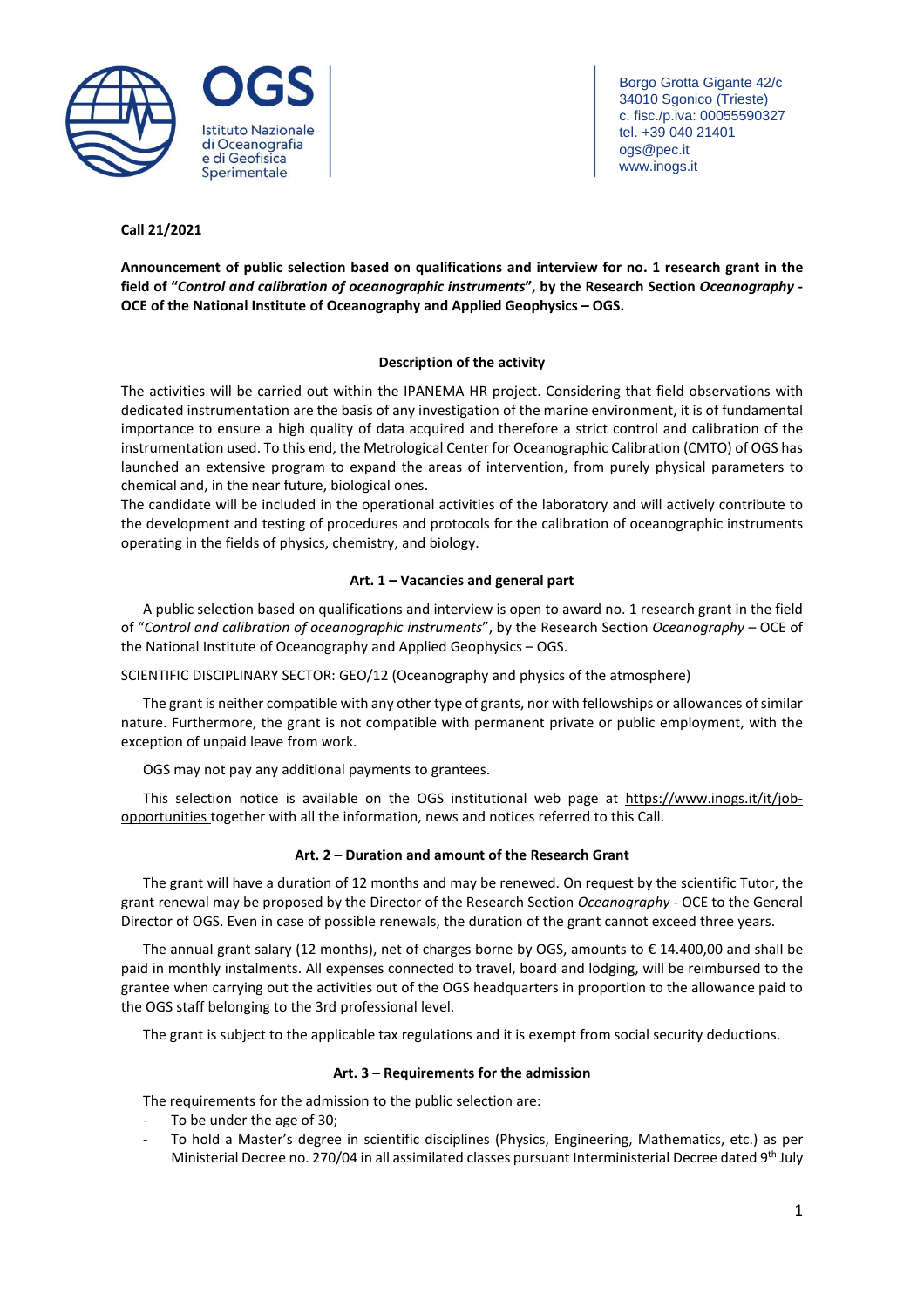

2009 and according to the table annexed to the same Decree, obtained by Italian Universities or degrees issued by Universities abroad;

To have a good Knowledge of the English language;

Candidates who obtained a qualification abroad that has been declared equivalent by the Italian competent educational authorities or validated according to the rules in force (Art. 38 Legislative Decree 165/2001), are admitted to participate in the Call.

The candidate without such requisite at the date of the application shall present a detailed documentation concerning his/her education in order to allow the selection board to evaluate the application limited to the present Call.

The admission requirements must be fulfilled at the date of publication of this notice of recruitment.

# **Art. 4 – Application form: terms and conditions**

The application forms for the participation in this call shall be sent in simple paper, according to the form herewith attached (Annex 1), signed with handwritten or digital signature by the applicant and sent by one of the following options:

a) By personal PEC (Electronic Certified Email), in conformity with the current legislation on the matter, to the following PEC address: [ogs@pec.it](mailto:ogs@pec.it)

**Please note**: the maximum pec size limit is **30 MB**. Should the attachments exceed this limit the candidate shall send more than one pec (indicating in the subject the pec number, for example: "Name, surname, title of the call, pec no. X"). Files with ".**zip**" extension are **not** accepted.

Only and exclusively for foreign candidates, applications to the call drafted on plain paper and in accordance to the form herewith attached (Annex 1), with the applicant's handwritten or digital signature according to the usual European standards, may also be sent:

- b) By e-mail, to the following e-mail address: [protocollo@inogs.it.](mailto:protocollo@inogs.it)
	- **Please note**: the maximum e-mail size limit is **30 MB**. Should the attachments exceed this limit the candidate hasto send more than one e-mail (indicating in the subject the e-mail number, for example: "Name, surname, title of the call, e-mail no. X"). Files with ".**zip**" extension are **not** accepted.

The application form must be sent at the latest **by 11.59 pm** on the closing date. Different methods of delivery will not be accepted.

Under his/her own responsibility, the candidate must declare the following information:

- Surname and name;
- Place and date of birth;
- Residence;
- Citizenship;
- Not have been convicted or found guilty of any criminal offence, or, if so, what kind of criminal offence the candidate has been found guilty;
- To be in possession of the requested qualifications, with the indication of all the details concerning date, place of issue, final mark;
- To be in possession of the other requirements as per art. 3 of this Call;
- The chosen address for the Call.

The candidate shall attach to the application form the **Curriculum vitae** (dated and signed).

The candidate may also attach all documents and qualificationsthat he/she deems appropriate to present in his/her own interest.

The candidate shall also attach to the application: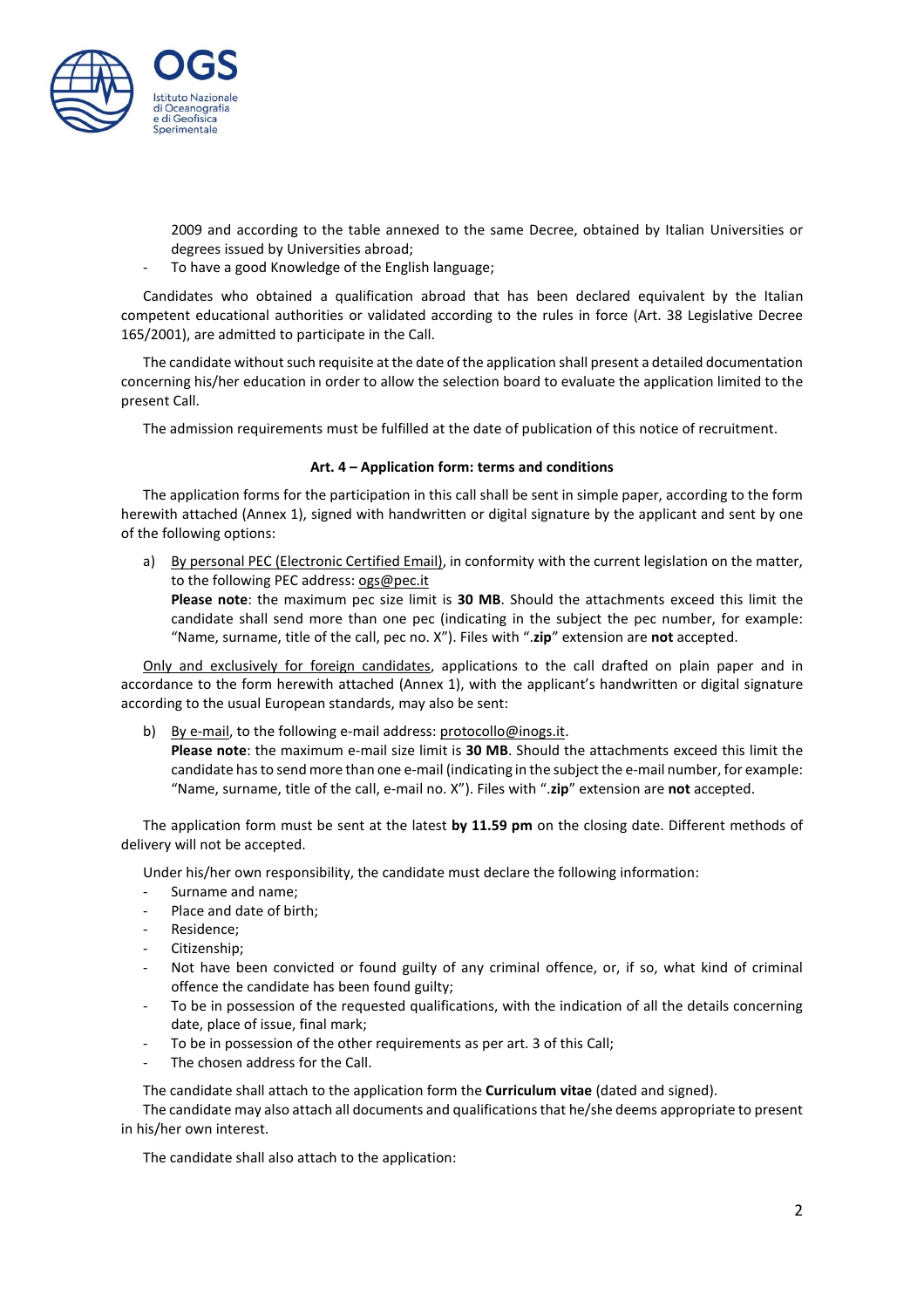

- 1) Self-declaration affidavit in accordance with art. 46 Presidential Decree dated. 28.12.2000, no. 445 (Annex 2), concerning the degree or the PhD obtained;
- 2) Self-declaration affidavit, in accordance with art. 47 Presidential Decree dated 28.12.2000, no. 445 (Annex 3), concerning the curriculum vitae and other possible documents, certificates, qualifications. The self-declaration affidavit shall be accompanied by a **copy of a valid identity document**.

Application forms not accompanied by the self-declaration affidavit as per point 1) and point 2), filled in accordingly, will not be considered.

Candidates with disabilities, with reference to their own disability, shall mention their specific request for assistance in the application form.

# **Art. 5 – Exclusions**

The following reasons constitute ground for ex-officio exclusion:

- Applications not submitted within the fixed deadline referred to in Art. 4;
- Applications sent by means other than that referred to in Art. 4;
- Partial or total omission of the information requested as per Art. 4;
- Being in one of the conditions referred to in Art. 1;
- Fail to submit the application form duly signed;
- Fail to submit a copy of a valid identification document attached to the application form;
- Fail to [comply](http://context.reverso.net/traduzione/inglese-italiano/to+comply+with+any) with any of the [requirements](http://context.reverso.net/traduzione/inglese-italiano/requirements) as per art. 3;
- Fail to attach the self-declaration affidavit as per art. 4, point 1) and point 2).

Candidates are admitted to the selection with right to reserve approval. The Director of the Human Resources Department has the faculty to exclude a candidate at any time in case of lack of the abovementioned requirements by providing a valid justification.

If the motivations that determined the exclusion are verified after the completion of the selection, the Director General, with a valid justification, provides automatic forfeiture of any rights connected to the participation in the selection itself.

Exclusion of candidates shall also be applied in case of failure in presenting inaccurate declarations requested by the application form in accordance with Presidential Decree dated 28.12.2000, no. 445.

## **Art. 6 – Selection Board: evaluation of qualifications, interview and ranking list**

The Selection Board shall be appointed by the OGS General Director and is composed of three members, included the scientific Tutor.

The Selection Board may carry out the evaluation procedure with the aid of videoconference tools, ensuring in any case the complete communication security and traceability.

The Selection Board can assign up to 100 points, divided as follows: 30 points for the evaluation of the qualifications and 70 points for the interview.

Only candidates obtaining at least 21/30 points in the first evaluation will be admitted to the interview.

The Selection Board firstly adopts the criteria and the parameters to which it intends to apply, with specific reference to the characteristics of the research project.

## Qualifications

The evaluating titles are:

- Master's Degree final mark and accordance to the subject of the Call;
- Qualifications and specialized knowledge/skills possessed and relevant to the achievement of the objectives that the Metrological Center for Oceanographic Calibration (CMTO) intends to achieve;
- Experience gained in the last 2 years related to the subject of the call;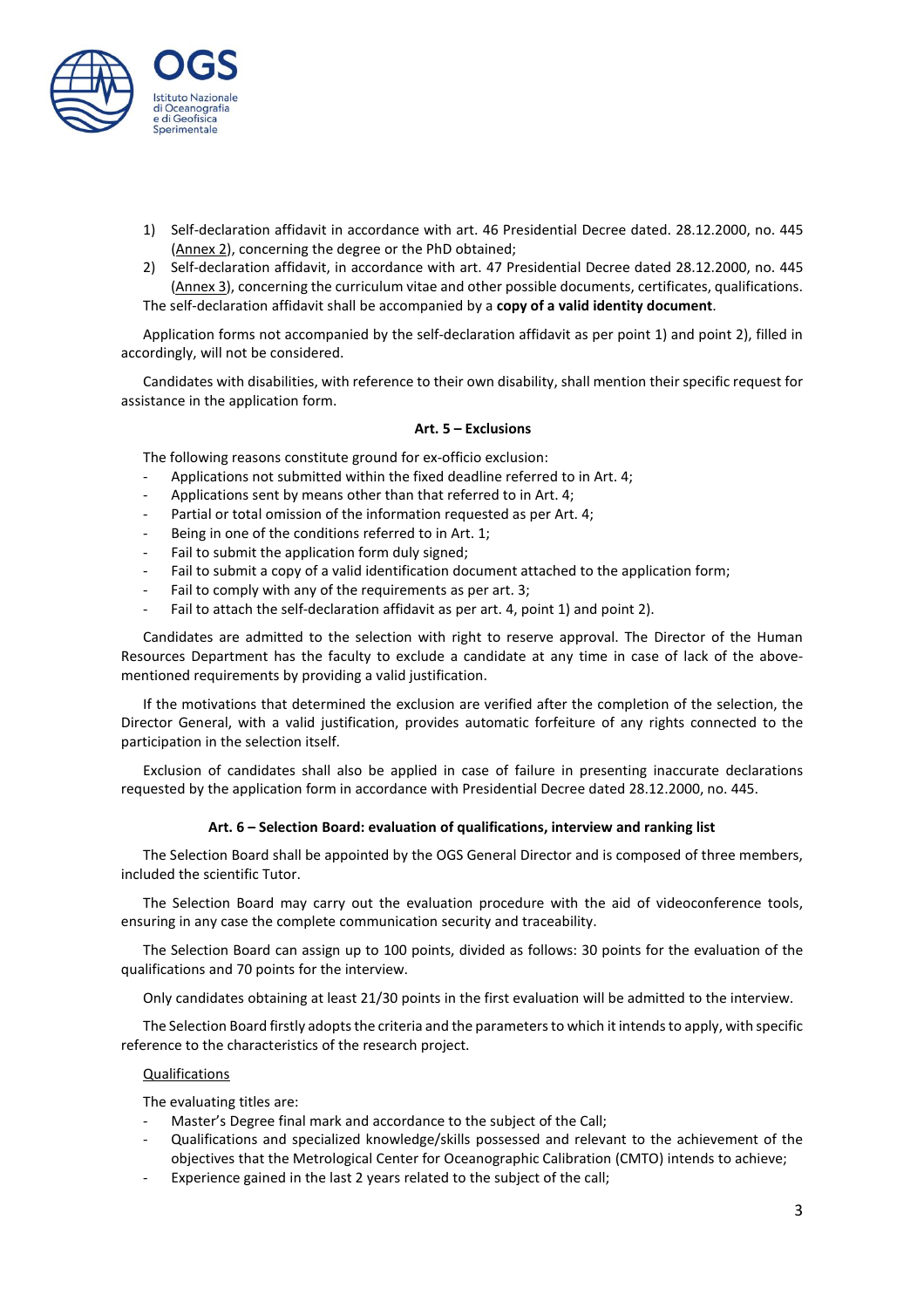

- Specialization diplomas and certificates of attendance to post lauream training courses, both in Italy and abroad;
- Previous collaborations with public or private organisations, based on contracts, fellowships or assignments, both in Italy and abroad;
- Ability to elaborate technical and scientific documents both in Italian and English;
- Scientific and/or technological activities and publications.

# **Interview**

The interview will focus on general themes related to the profile of the present call, on the past experiences and the possible publications submitted. The interview could be held in English.

For the interview the candidates shall present a valid identification document.

Interviews may be held by means of videoconference call, ensuring anyway the adoption of technical solutions that guarantee the principle of publicity, the participant's identification, the communication security, and its traceability, in compliance with personal data and privacy protection regulations.

The candidates who will not be present at the interview, or those who will not be connected in videoconference call according to the indications given by OGS, should the interview take place this way, will be excluded from the competition.

Candidates failing to present a valid identification document or in possession of expired ID cards will not be admitted to the interview.

The interview is considered as "passed" if the applicant gets the minimum score of 49/70.

## Ranking list

At the end of the interview, the Selection Board makes a shortlist with the indication of the final score, in descending order, obtained by the candidates.

The selection is considered as passed if the applicant obtains the minimum score 70/100 points.

The ranking list with the indication of the grant winner or winners will be published with the same forms of advertising provided for the Call.

Such publication constitutes effectively an official notification.

#### **Art. 7 – Ranking list approval and appointment of the grant winner**

The Director of the Human Resources Department, once verified the formal validity of the documents transmitted to the Selection Board, approves the ranking list and appoints the grant winner.

The ranking lists shall remain valid for 18 months after the date of approval.

In case of formal renunciation of the grant winner, or if the grant winner does not accept the grant within the prescribed period according to Art. 8 of the present Call, the grant shall be awarded to the next eligible candidate in the ranking list, following the score order, within the limits of the above-mentioned list duration.

#### **Art. 8 – Awarding of the grant**

The OGS General Director, in compliance with the current legislation on the matter, awards the research grant to the grant winner.

The grant winner will be duly notified of the result and shall send an official declaration of acceptance of the grant within 15 days after acknowledgement of receipt of the notice. Once obtained the declaration of acceptance from the winner candidate, a contract between the OGS General Director and the grant winner is prepared and signed. This contract states the terms and conditions of the cooperation, together with the research activities to be carried out.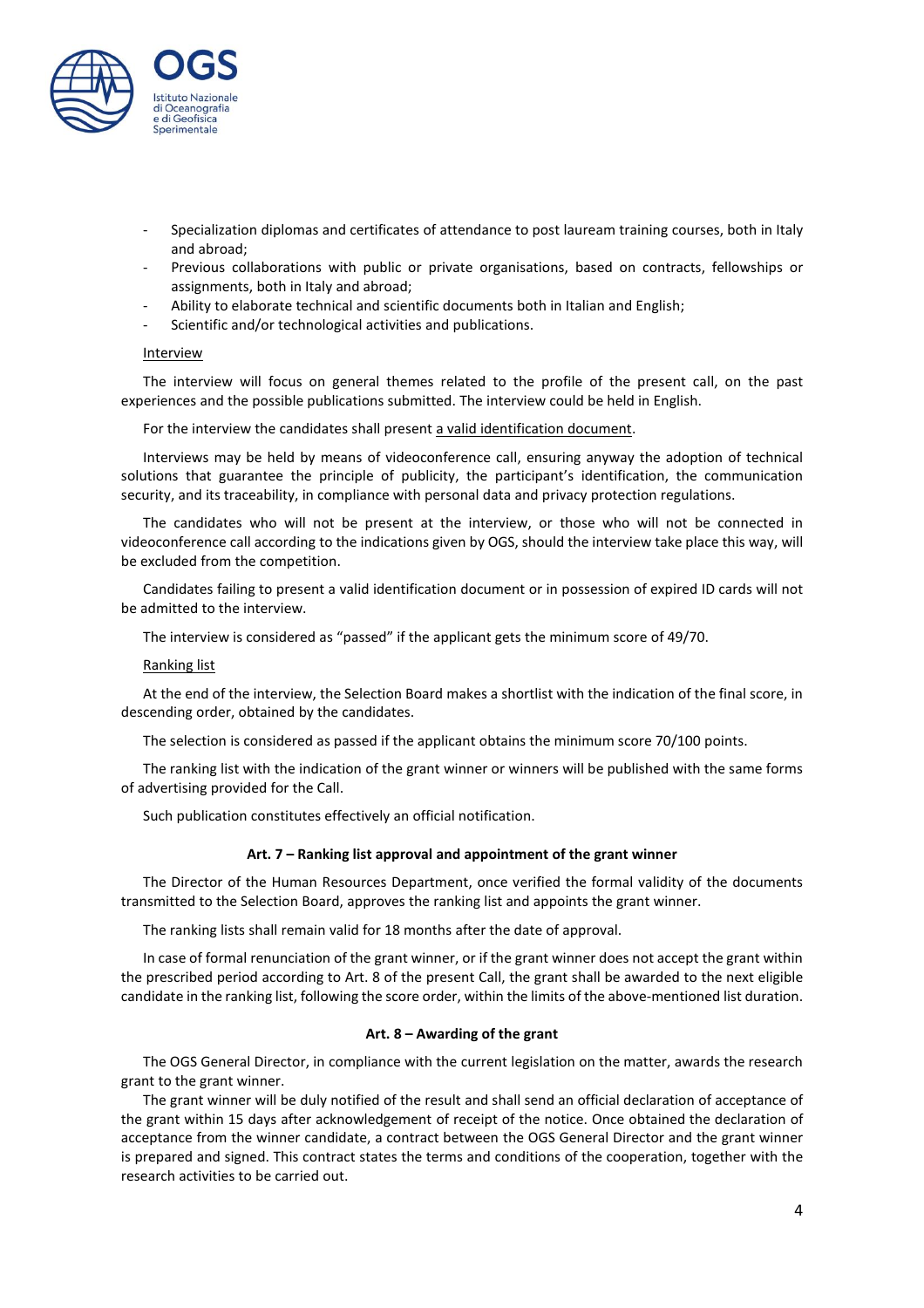

## **Art. 9 – Implementation of the research activities**

The activities of the grant holder are carried out in complete autonomy and with no scheduled working time, within the specific research programme and according to the guidance provided by the scientific Tutor.

The grant holder activities are never considered as dependent employment.

The grant does not entail any social security treatment or can be used for the evaluation of legal and economic careers.

#### **Art. 10 – Obligations of the grantee and evaluation of the research activity**

The grant holder must carry out the commitments foreseen by the research programme prepared by the scientific Tutor and under his/her supervision. At the end of the grant, the grant holder shall submit to OGS a final research report that includes the obtained results, accompanied by the evaluation of the scientific Tutor that shall be countersigned by the Director of the Section. Upon formal request of the grant holder, the implemented activities may be submitted to a duly designated Selection Board for evaluation.

All technical, scientific and administrative data and information gathered by the grant holder during the implementation of the activity shall be considered confidential and therefore the use of such information is not permitted for purposes different than those for which the grant has been awarded.

With regard to the protection of the intellectual property of the results or products obtained on the performance of the activity of the grant, please refer to OGS Rules and Regulations on patents and protection of intellectual property.

#### **Art. 11 – Personal data management**

Data Controller: National Institute of Oceanography and Applied Geophysics – OGS.

Data protection Officer: dr. Luca Zenarolla – dpo@inogs.it

In accordance with Article 13 of EU Regulation 2016/679, required personal data will be exclusively collected and treated for purposes strictly connected to the selection procedure, with or without the aid of electronic tools, according to current law and regulations concerning the implementation of this kind of activity.

Providing such data to OGS is necessary for the evaluation of participation requirements and of the holding of titles: failure to provide these data may compromise such evaluation.

Data will only be kept for the period required by the selection, and successively for storing purposes only.

## **Art. 12 – Final proceedings**

For matters not covered by this selection notice please refer to the OGS Grant and Research Fellowship Rules and Regulations. This Call for research grant will be posted on the OGS website and on the European Commission Web portal - Euraxess.

In accordance to the Law dated 7/08/1990 no. 241 art. 5, the Responsible of the Proceedings is dr. Marzia Micottis - Human Resources Department, e-mail: mmicottis@inogs.it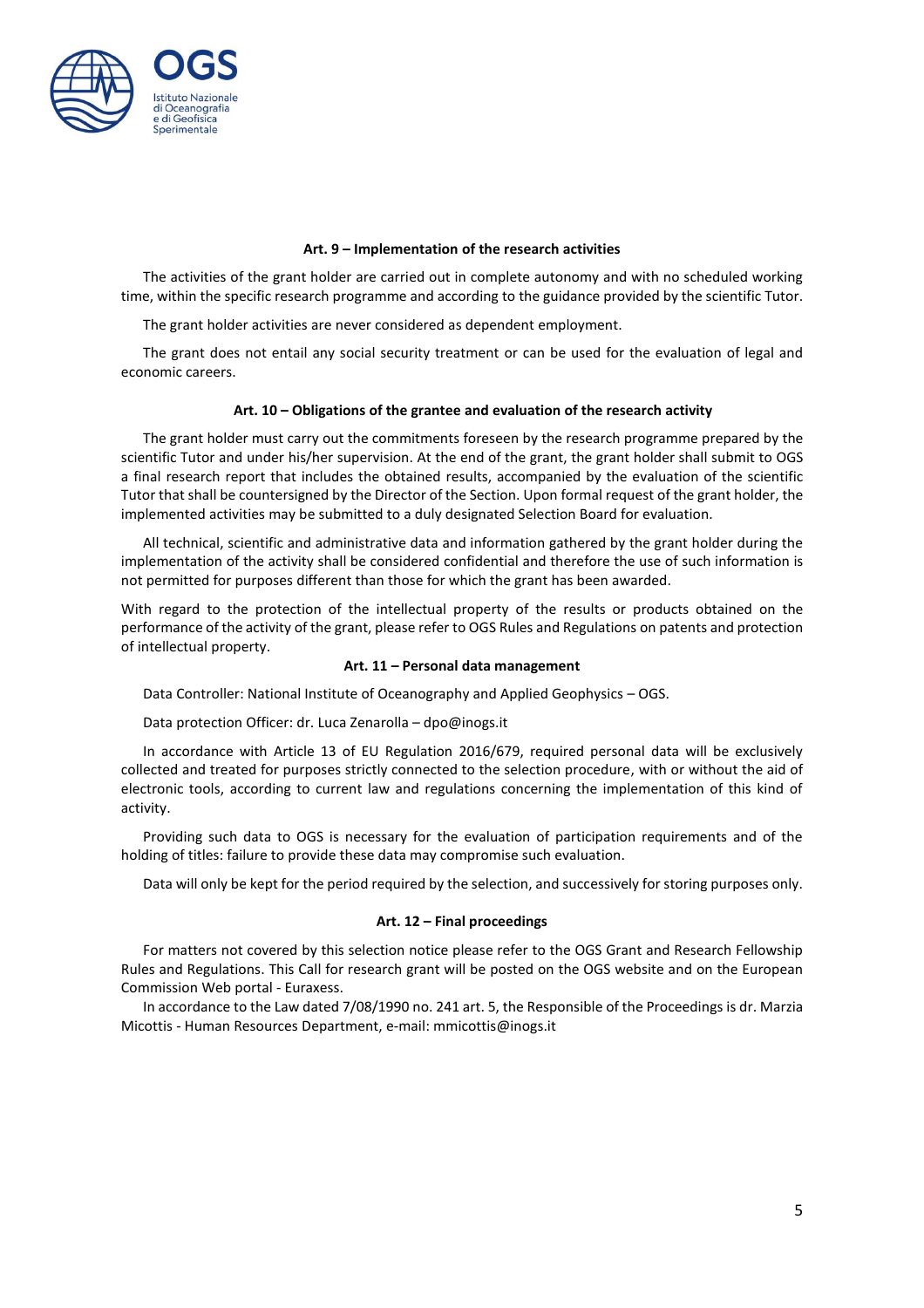

Annex 1

# **Application form**

*To: Istituto Nazionale di Oceanografia e di Geofisica Sperimentale – OGS Località Borgo Grotta Gigante, 42/c 34010 Sgonico – TS*

**Call 21/2021 – Announcement of public selection based on qualifications and interview for no. 1 research grant in the field of "Control and calibration of oceanographic instruments", by the Research Section Oceanography - OCE of the National Institute of Oceanography and Applied Geophysics – OGS**

| The undersigned (name) |            | (surname) |  |
|------------------------|------------|-----------|--|
| born                   | (Province) | ı on      |  |
| and resident in        | address    |           |  |

requests to participate in the selection of the Call in object.

For this purpose, the applicant declares under his/her own responsibility:

- citizenship \_
- not have been convicted or found guilty of any criminal offence (please specify, if any)

- to hold a degree (please cross the type of degree you hold)

- □ master's degree (*Specialistica*) pursuant Ministerial Decree no. 509/99
- □ master's degree (*Magistrale*) pursuant Ministerial Decree no. D.M. 270/04

|                        | obtained on date |  |  |
|------------------------|------------------|--|--|
| from the University of |                  |  |  |
| with the score of      |                  |  |  |

\_\_\_\_\_\_\_\_\_\_\_\_\_\_\_\_\_\_\_\_\_\_\_\_\_\_\_\_\_\_\_\_\_\_\_\_\_\_\_\_\_\_\_\_\_\_\_\_\_\_\_\_\_\_\_\_\_\_\_\_\_\_\_\_\_\_\_\_\_\_\_\_\_\_\_\_\_\_\_\_\_\_\_\_\_ \_\_\_\_\_\_\_\_\_\_\_\_\_\_\_\_\_\_\_\_\_\_\_\_\_\_\_\_\_\_\_\_\_\_\_\_\_\_\_\_\_\_\_\_\_\_\_\_\_\_\_\_\_\_\_\_\_\_\_\_\_\_\_\_\_\_\_\_\_\_\_\_\_\_\_\_\_\_\_\_\_\_\_\_\_

## **If the qualification is obtained abroad**

|             |  |  |  |  | - to have already obtained the recognition of the equivalence as per Art. 38 of the Legislative Decree dated |  |     |
|-------------|--|--|--|--|--------------------------------------------------------------------------------------------------------------|--|-----|
|             |  |  |  |  | March 30 2001. n. 165. in view of the documents annexed to                                                   |  | the |
| application |  |  |  |  |                                                                                                              |  |     |

\_\_\_\_\_\_\_\_\_\_\_\_\_\_\_\_\_\_\_\_\_\_\_\_\_\_\_\_\_\_\_\_\_\_\_\_\_\_\_\_\_\_\_\_\_\_\_\_\_\_\_\_\_\_\_\_\_\_\_\_\_\_\_\_\_\_\_\_\_\_\_\_\_\_\_\_\_\_\_\_\_\_\_\_\_\_\_,

*or*

- to have already applied for the recognition of the equivalence as per Art. 38 of the Legislative Decree dated March 30 2001, n. 165, in view of the documents annexed to the application\_

\_\_\_\_\_\_\_\_\_\_\_\_\_\_\_\_\_\_\_\_\_\_\_\_\_\_\_\_\_\_\_\_\_\_\_\_\_\_\_\_\_\_\_\_\_\_\_\_\_\_\_\_\_\_\_\_\_\_\_\_\_\_\_\_\_\_\_\_\_\_\_\_\_\_\_\_\_\_\_\_\_\_\_\_\_\_\_\_

or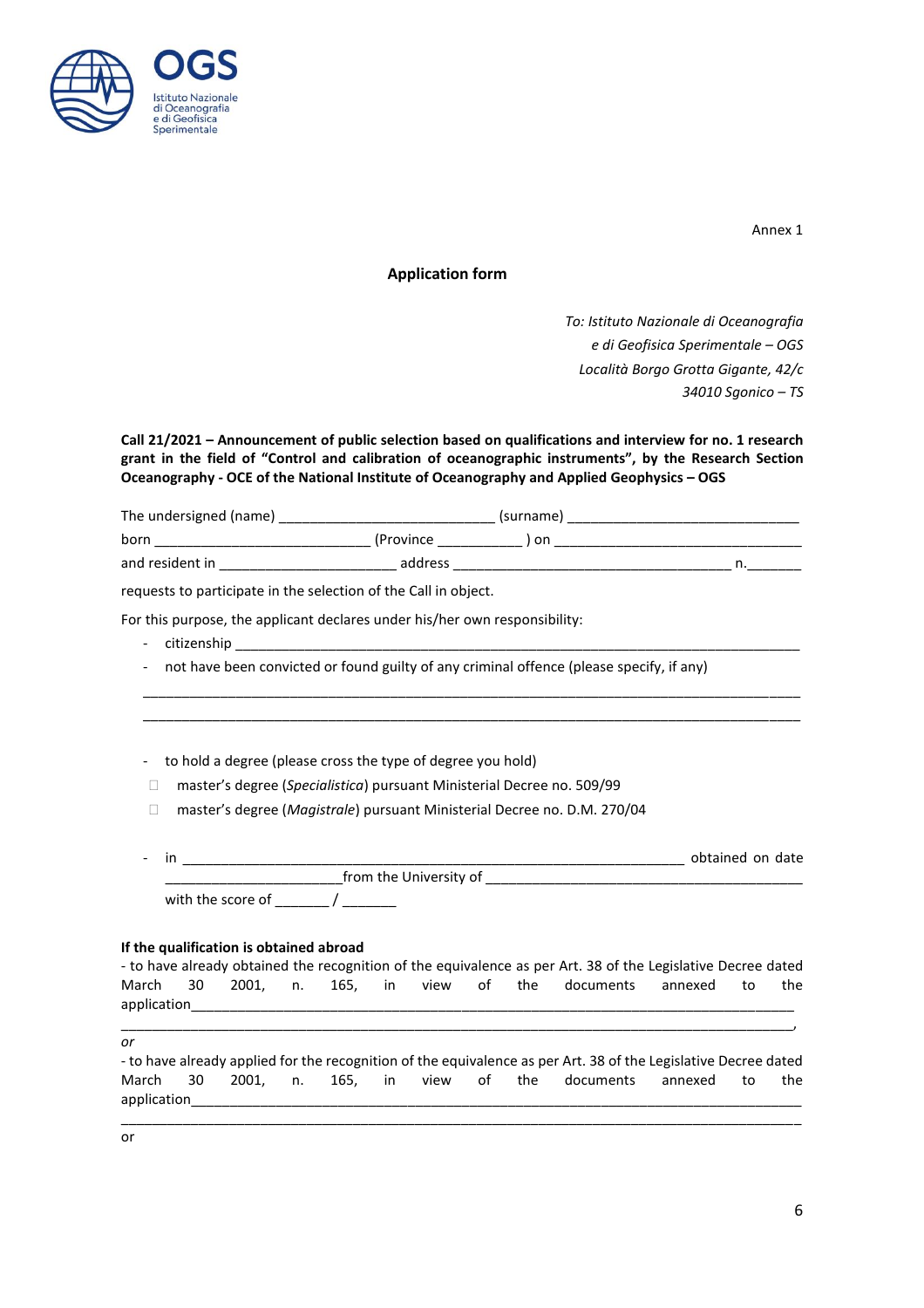

- to present the following detailed documentation of the attended training in order to allow the Selection Board to assess the recognition of equivalence only for the purposes of the applicant's participation in the 

<u> 1989 - Johann Stoff, deutscher Stoff, der Stoff, deutscher Stoff, der Stoff, der Stoff, der Stoff, der Stoff, </u> 

| - to possess the further requirements included in the art. 3 of the present call; |  |  |
|-----------------------------------------------------------------------------------|--|--|
|                                                                                   |  |  |

- to hold the following titles that may be evaluated:

Also attached to this form:

I wish to receive all communication referring to this Call to the following address:

| (street)   |  |  |  |
|------------|--|--|--|
| (town)     |  |  |  |
| (ZIPcode)  |  |  |  |
| Telephone_ |  |  |  |
| e-mail     |  |  |  |

Signature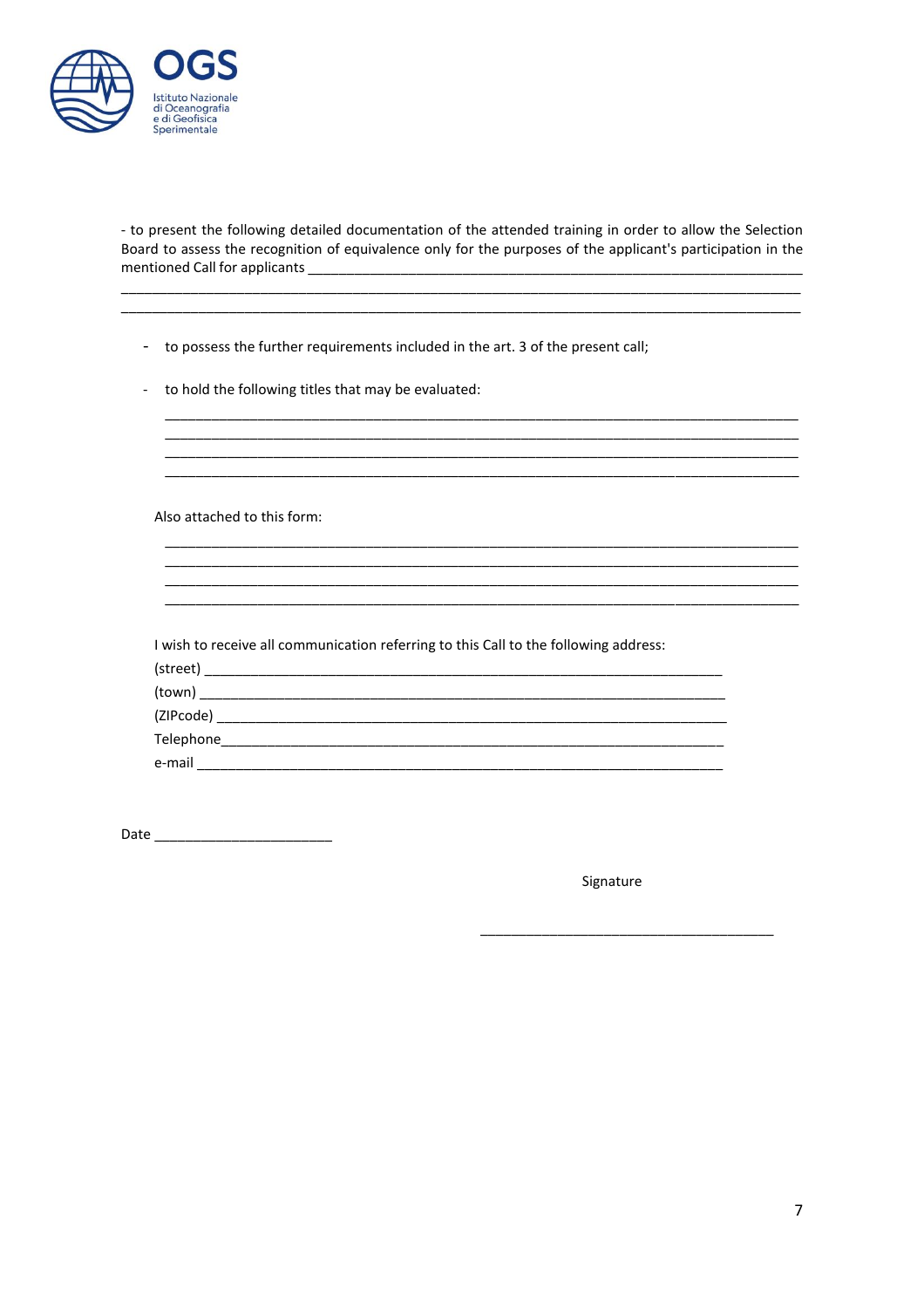

The undersigned \_\_\_\_\_\_\_\_\_\_\_\_\_\_\_\_\_\_\_\_\_\_\_\_\_\_\_\_\_\_\_\_\_\_\_\_\_\_\_\_\_\_\_\_\_\_\_\_\_\_\_\_\_\_\_\_\_\_\_\_\_\_\_\_\_\_\_\_\_\_ For participating in this Call no.\_\_\_\_\_\_\_\_\_\_\_\_\_ requests to take the exam in one of the following languages:

- $\Box$  Italian
- English

Signature

\_\_\_\_\_\_\_\_\_\_\_\_\_\_\_\_\_\_\_\_\_\_\_\_\_\_\_\_\_\_\_\_\_\_\_\_\_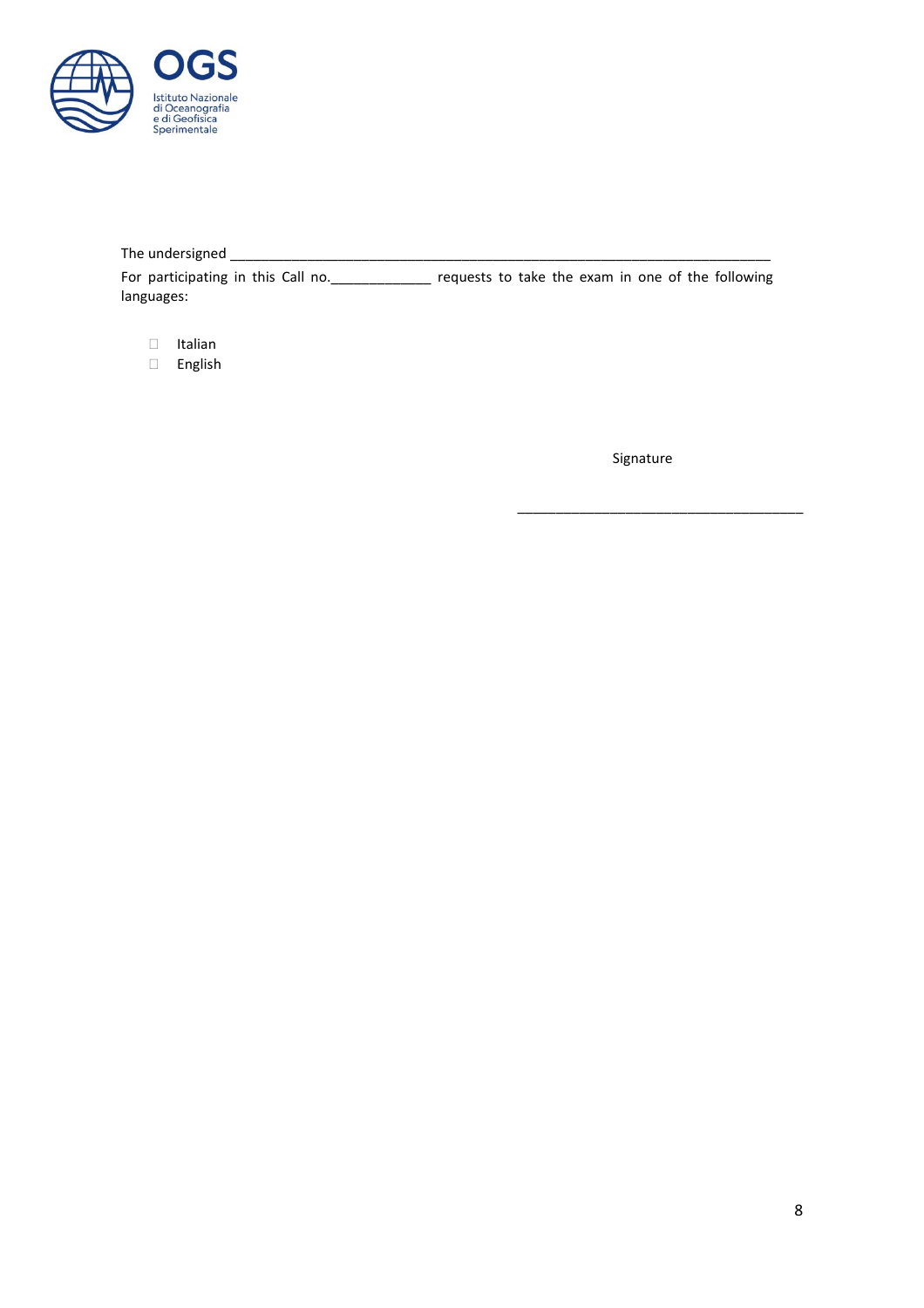

Annex 2

## **SELF DECLARATION AFFIDAVIT**

(art. 46 Presidential Decree 28.12.2000 no. 445)

| The undersigned (name) |            | (surname) |  |
|------------------------|------------|-----------|--|
| born                   | (Province) | on        |  |
| and resident in        | address    |           |  |

aware that false declarations are punishable by law (art. 76 Presidential Decree 28.12.2000 no. 445)

# **DECLARES**

- to hold a degree (please cross the type of degree you hold)
- master's degree (*Specialistica*) pursuant Ministerial Decree no. 509/99
- □ master's degree (*Magistrale*) pursuant Ministerial Decree no. D.M. 270/04

| in |                        | obtained on date |  |
|----|------------------------|------------------|--|
|    | from the University of |                  |  |
|    | with the score of      |                  |  |

The undersigned also declares that he/she has been informed that, in accordance with current legislation, personal data will be treated, by computer tools also, exclusively within the object for which the declaration has been drawn up.

Date  $\_\_$ 

Signature

\_\_\_\_\_\_\_\_\_\_\_\_\_\_\_\_\_\_\_\_\_\_\_\_\_\_\_\_\_\_\_\_\_\_\_\_\_\_